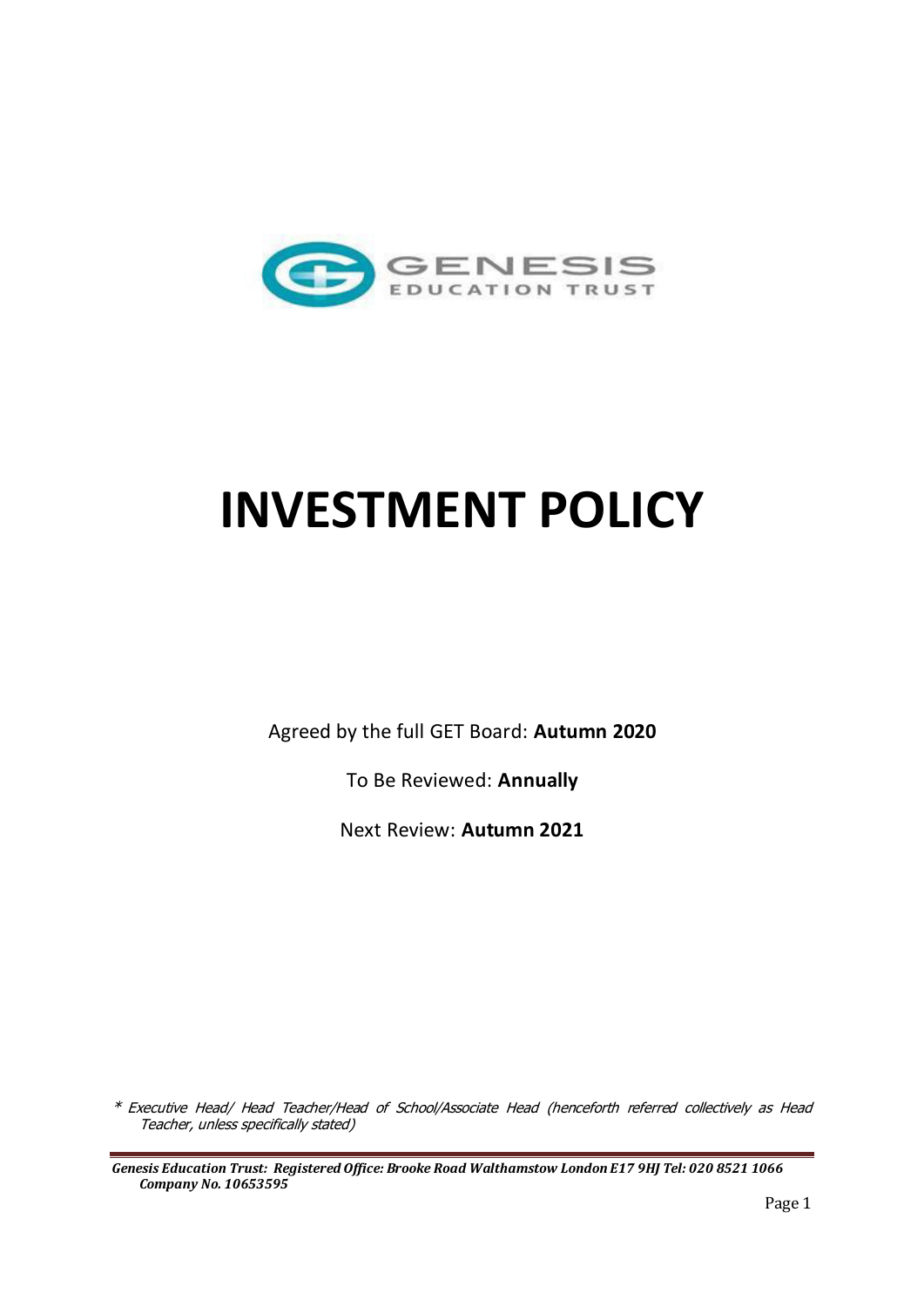## **GENESIS EDUCATION TRUST**

#### **INVESTMENT POLICY**

#### **Purpose and scope**

The purpose of the Investments Policy is to set out the processes by which Genesis Education Trust ("the Trust") Directors will meet their duties under the Trust's Articles of Association and Academies Financial Handbook issued by the EFSA to invest monies surplus to operational requirements in furtherance of the Trust's charitable aims and to ensure that investment risk is properly and prudently managed.

## **Definition of duties**

The Trust's Articles gives Directors the power "to expend the funds of the Trust in such manner as they shall consider most beneficial for the achievement of the Objects and to invest in the name of the Trust such part of the funds as they may see fit and to direct the sale or transposition of any such investments and to expend the proceeds of any such sale in furtherance of the Objects."

Whilst the Board of Directors has responsibility for the Trust's finances, the Scheme of Delegation approved by the Board of Directors delegates responsibility to the Finance Committee:

*To approve the Investments Policy to manage, control and track financial exposure, and ensure value for money; to review the trust's investments and investment policy on a regular basis.* 

The Chief Operations Officer is responsible for producing reliable cash flow forecasts as a basis for decision making. They are responsible for making investment decisions that comply with this Policy and for providing sufficient management information to the Finance Committee so it can review and monitor investment performance.

## **Objectives**

The investment objectives are:

- to achieve best financial return available whilst ensuring that security of deposits takes precedence over revenue maximisation.
- Only invest funds surplus to operational need based on all financial commitments being met without the Trust bank account becoming overdrawn.
- By complying with this policy, all investment decisions should be exercised with care and skill and consequently be in the best interests of the Trust, commanding broad public support.

#### **Investment strategy**

*Genesis Education Trust: Registered Office: Brooke Road Walthamstow London E17 9HJ Tel: 020 8521 1066 Company No. 10653595*